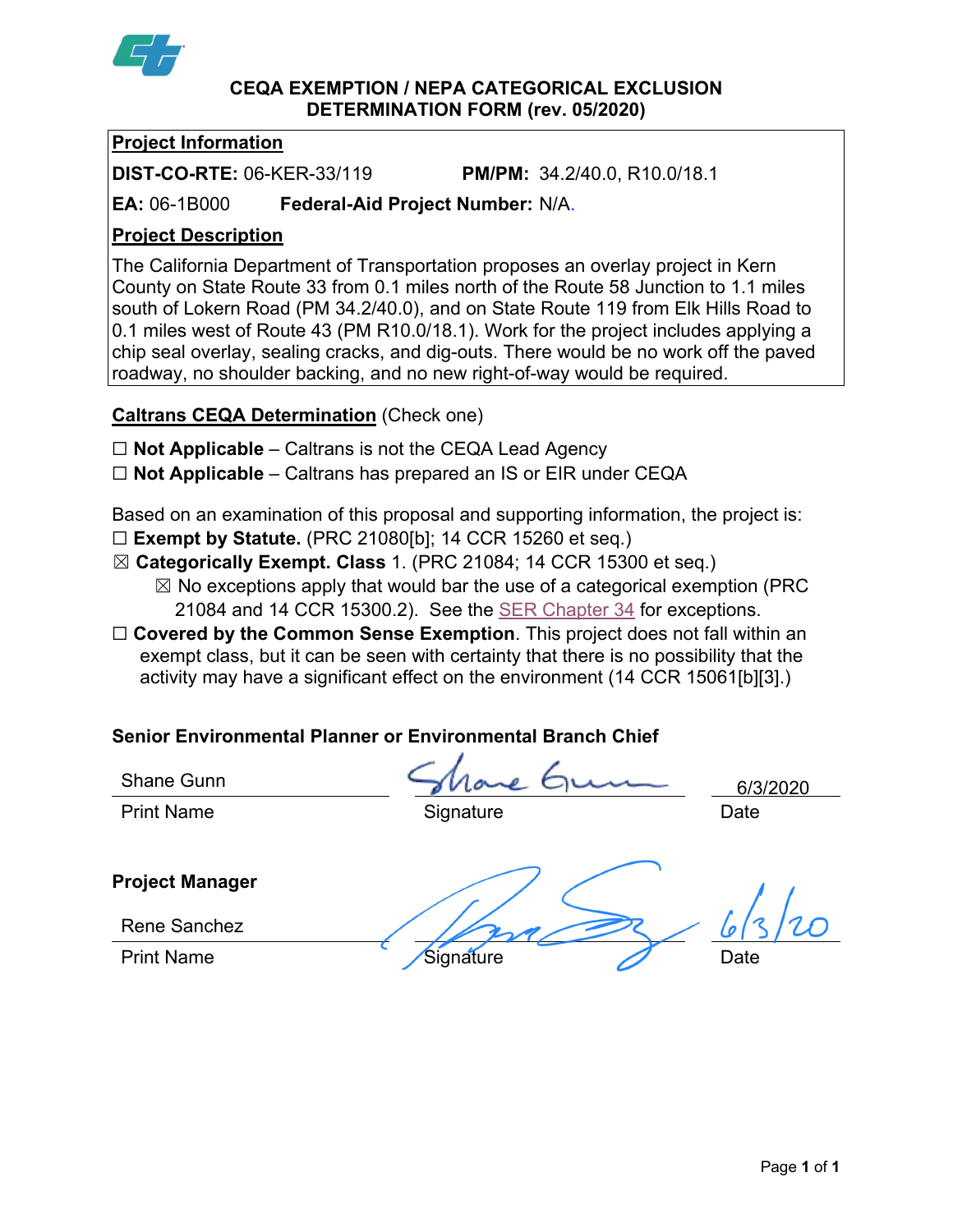| Environmental Commitments Record for EA 06-1B000_/ ID 0620000147                                               |               |               |              |                                                                      |             |                                                                                                       |      |                                       |      | Last updated: 6/3/2020  |
|----------------------------------------------------------------------------------------------------------------|---------------|---------------|--------------|----------------------------------------------------------------------|-------------|-------------------------------------------------------------------------------------------------------|------|---------------------------------------|------|-------------------------|
|                                                                                                                |               |               |              |                                                                      |             |                                                                                                       |      | EP: Alex Rangel                       |      | 559-445-6315            |
|                                                                                                                |               |               |              |                                                                      |             |                                                                                                       |      | CL:                                   |      |                         |
| <b>Current Project Phase:</b>                                                                                  |               |               |              |                                                                      |             |                                                                                                       |      | RE:                                   |      |                         |
| <b>Permits</b>                                                                                                 |               |               |              |                                                                      |             |                                                                                                       |      |                                       |      |                         |
| <b>Permit</b>                                                                                                  | <b>Agency</b> |               |              | Date<br><b>Submitted Received</b>                                    | <b>Date</b> | <b>Expiration</b>                                                                                     | Name | <b>Requirements Completed</b><br>Date |      | <b>Comments</b>         |
|                                                                                                                |               |               |              | <b>Commitments</b>                                                   |             |                                                                                                       |      |                                       |      |                         |
| <b>Task and Brief Description</b>                                                                              |               | <b>Source</b> | SSP/<br>NSSP | Responsible<br><b>Staff</b>                                          |             | <b>Action to Comply</b>                                                                               |      | <b>Task Completed</b><br>Name         | Date | <b>Remarks/Due Date</b> |
| <b>PS&amp;E/Before RTL</b>                                                                                     |               |               |              |                                                                      |             |                                                                                                       |      |                                       |      |                         |
| <b>Biology</b>                                                                                                 |               |               |              |                                                                      |             |                                                                                                       |      |                                       |      |                         |
| Include SSP 14-6.03 in construction contract<br><b>NES</b>                                                     |               |               | SSP          | Generalist,<br>Biologist,<br>Project<br>Engineer,<br>Office Engineer |             | Include SSP in construction<br>contract                                                               |      |                                       |      |                         |
| <b>Pre-Construction</b>                                                                                        |               |               |              |                                                                      |             |                                                                                                       |      |                                       |      |                         |
| <b>Biology</b>                                                                                                 |               |               |              |                                                                      |             |                                                                                                       |      |                                       |      |                         |
| Pre-construction surveys 14-days prior to the start of<br>construction                                         |               | <b>NES</b>    | SSP          | Generalist,<br>Biologist,<br>Resident<br>Engineer                    |             | RE to coordinate with<br>biologist to coordinate<br>surveys two-weeks before<br>start of construction |      |                                       |      |                         |
| Pre-construction training for workers prior to the start of NES<br>construction provided by Caltrans biologist |               |               | <b>SSP</b>   | Generalist,<br>Biologist,<br>Resident<br>Engineer                    |             | RE to coordinate with<br>biologist and schedule<br>training prior to start of<br>construction         |      |                                       |      |                         |
| <b>Construction</b>                                                                                            |               |               |              |                                                                      |             |                                                                                                       |      |                                       |      |                         |
| <b>Biology</b>                                                                                                 |               |               |              |                                                                      |             |                                                                                                       |      |                                       |      |                         |
| All construction work to occur within daylight hours                                                           |               | <b>SSP</b>    | SSP          | Generalist,<br>Biologist,<br>Resident<br>Engineer                    |             |                                                                                                       |      |                                       |      |                         |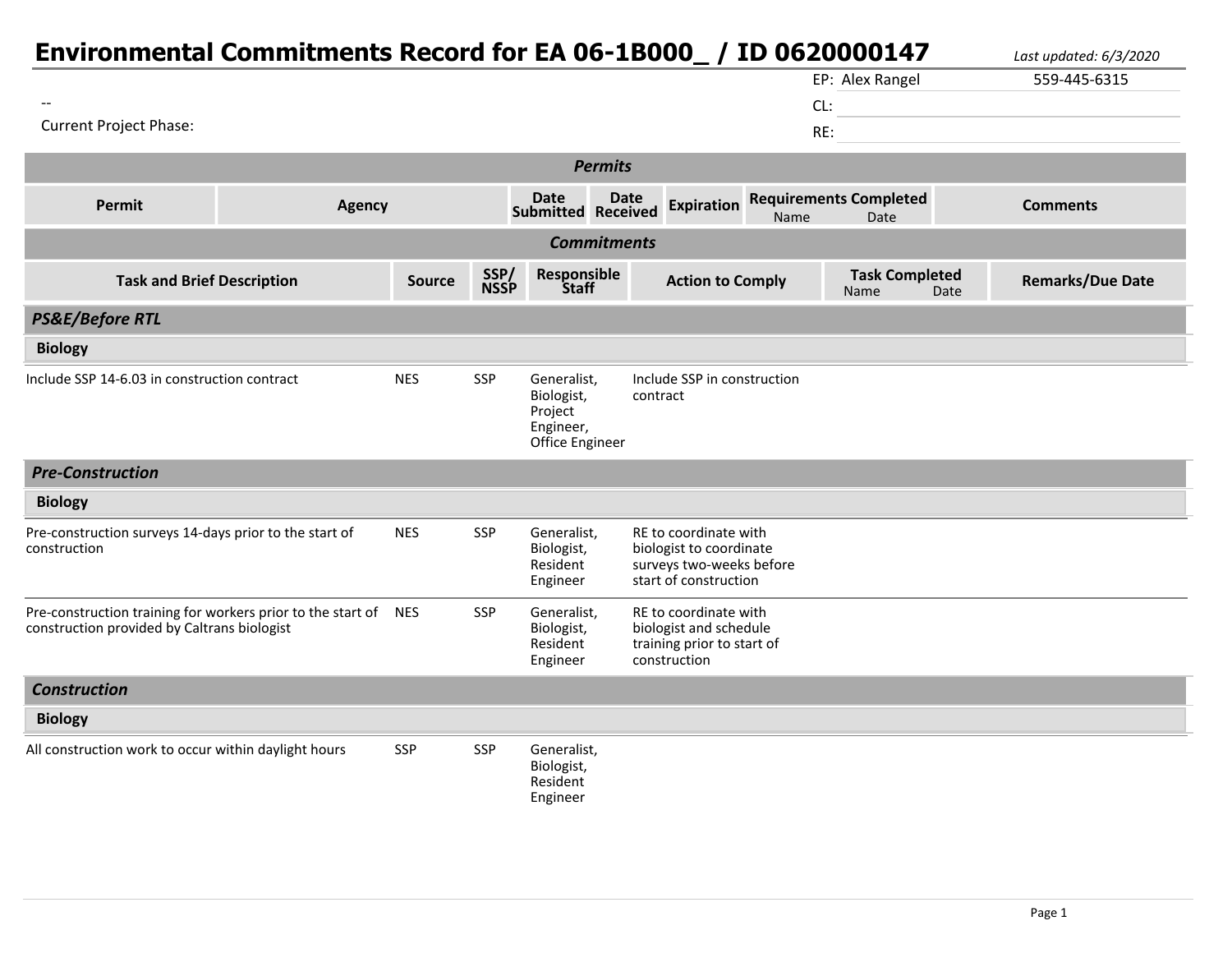#### **Add to the 1st paragraph of section 14-6.03A:**

This project is within or near habitat for the regulated species shown in the following table:



### **Replace item 1 in the 2nd paragraph of section 14-6.03A with:**

1. Stop all work within a 150-foot radius of the discovery except as shown in the following table:

| Regulated species         | Protective radius (feet) |  |  |  |
|---------------------------|--------------------------|--|--|--|
| <b>Tipton &amp; Giant</b> | 10                       |  |  |  |
| kangaroo rat              |                          |  |  |  |
| (burrows)                 |                          |  |  |  |
| Nelson's antelope         | 50                       |  |  |  |
| squirrel                  |                          |  |  |  |
| <b>Blunt-nosed</b>        | 50                       |  |  |  |
| leopard lizard            |                          |  |  |  |
| <b>Burrowing owl</b>      |                          |  |  |  |

#### **Add to section 14-6.03A:**

Species protection areas within the project limits are as specified in the following table:

#### **Species Protection Areas**

| Identification name              | Location                     |  |  |  |  |
|----------------------------------|------------------------------|--|--|--|--|
| <b>Species Protection Area 1</b> | <b>Entire project limits</b> |  |  |  |  |

Comply with the following biological resource information requirements:

- 1. Workers must receive a 1-hour maximum biological resource information training provided by the Department's biologist before performing onsite work. Workers include contractors, subcontractors, representatives, and other personnel who stay on the project site longer than 30 minutes.
- 2. Coordinate the training with the Engineer.
- 3. New workers starting on the job after the initial training must complete the training provided by the Department's biologist before entering the job site.
- 4. On completing the training, the workers must sign a form stating that they attended the training. Submit this form within 2 business days following each training session as an information submittal.